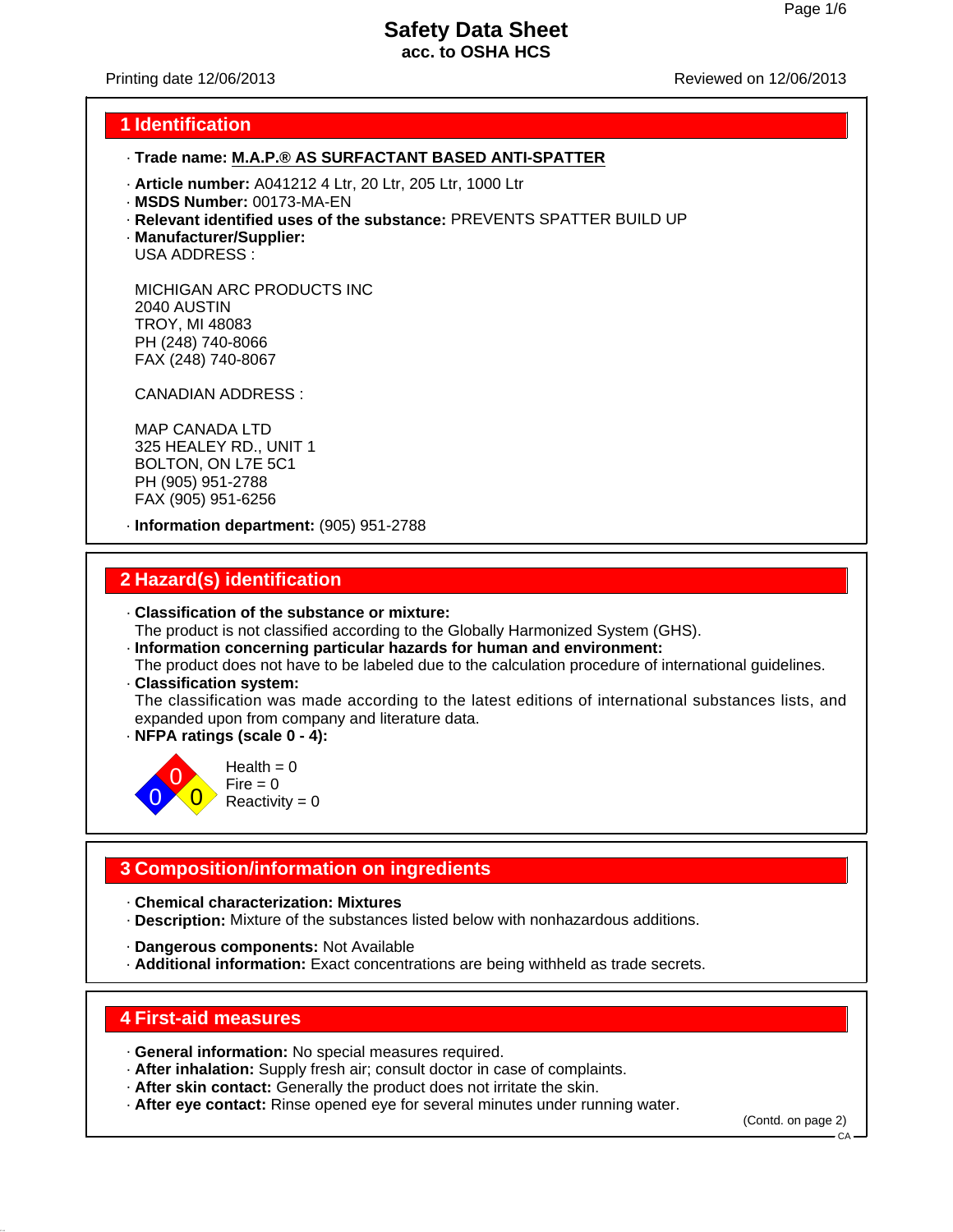(Contd. of page 1)

# **Safety Data Sheet acc. to OSHA HCS**

Printing date 12/06/2013 Reviewed on 12/06/2013

#### **Trade name: M.A.P.® AS SURFACTANT BASED ANTI-SPATTER**

- · **After swallowing:** If symptoms persist consult doctor.
- · **Most important symptoms and effects, both acute and delayed:** No further relevant information available.
- · **Indication of any immediate medical attention and special treatment needed:** No further relevant information available.

# **5 Fire-fighting measures**

- · **Suitable extinguishing agents:**
- CO2, extinguishing powder or water spray. Fight larger fires with water spray or alcohol resistant foam.
- · **Special hazards arising from the substance or mixture:** No further relevant information available.
- · **Protective equipment:** No special measures required.

### **6 Accidental release measures**

- · **Personal precautions, protective equipment and emergency procedures:** Not required.
- · **Environmental precautions:**
- Dilute with plenty of water.
- Do not allow to enter sewers/ surface or ground water.
- · **Methods and material for containment and cleaning up:**
- Absorb with liquid-binding material (sand, diatomite, acid binders, universal binders, sawdust). · **Reference to other sections:**
- No dangerous substances are released. See Section 7 for information on safe handling. See Section 8 for information on personal protection equipment. See Section 13 for disposal information.

# **7 Handling and storage**

- · **Handling**
- · **Precautions for safe handling:** No special measures required.
- · **Information about protection against explosions and fires:** No special measures required.
- · **Storage**
- · **Requirements to be met by storerooms and receptacles:** No special requirements.
- · **Information about storage in one common storage facility:** Not required.
- · **Further information about storage conditions:** None.
- · **Specific end use(s):** Prevents spatter build up

# **8 Exposure controls/personal protection**

- · **Additional information about design of technical systems:** No further data; see item 7.
- · **Components with limit values that require monitoring at the workplace:**
- The product does not contain any relevant quantities of materials with critical values that have to be monitored at the workplace.
- · **Additional information:** The lists that were valid during the creation were used as basis.
- · **Personal protective equipment**
- · **General protective and hygienic measures:**
- The usual precautionary measures for handling chemicals should be followed.
- · **Breathing equipment:** Not required.

(Contd. on page 3)

CA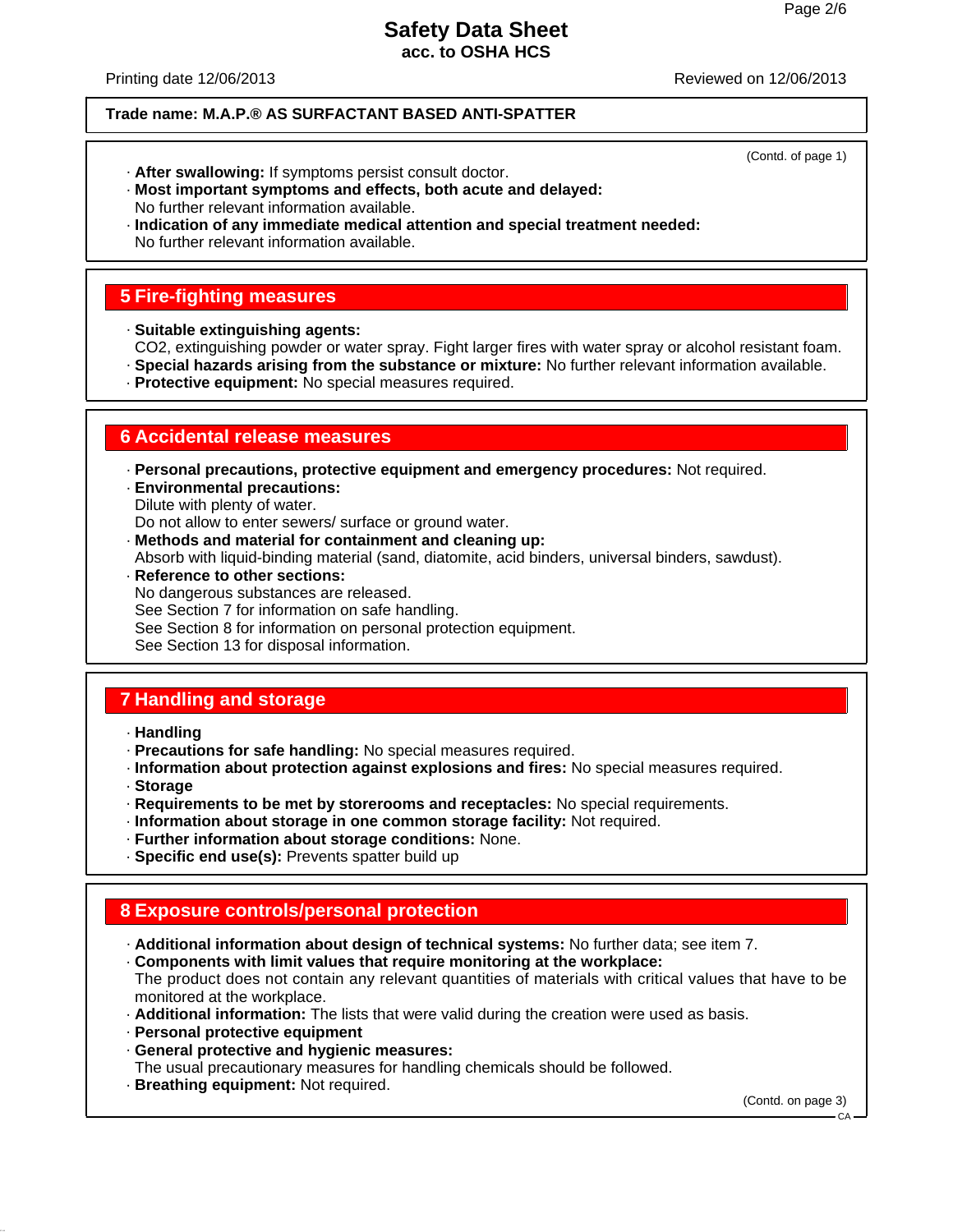Printing date 12/06/2013

### **Trade name: M.A.P.® AS SURFACTANT BASED ANTI-SPATTER**

#### · **Protection of hands:**

(Contd. of page 2)

The glove material has to be impermeable and resistant to the product/ the substance/ the preparation. Selection of the glove material on consideration of the penetration times, rates of diffusion and the degradation

#### · **Material of gloves:**

The selection of the suitable gloves does not only depend on the material, but also on further marks of quality and varies from manufacturer to manufacturer. As the product is a preparation of several substances, the resistance of the glove material can not be calculated in advance and has therefore to be checked prior to the application.

· **Eye protection:** Goggles recommended during refilling.

| <b>9 Physical and chemical properties</b>                                                                |                                                                     |
|----------------------------------------------------------------------------------------------------------|---------------------------------------------------------------------|
| · Form:<br>· Color:<br>· Odor:<br>· Odour threshold:                                                     | Liquid<br>Red<br>Odorless<br>Not determined.                        |
| · pH-value at 20 °C:                                                                                     | $\overline{7}$                                                      |
| Change in condition<br><b>Melting point/Melting range:</b><br><b>Boiling point/Boiling range:</b>        | $-3 °C$<br>93 °C                                                    |
| · Flash point:                                                                                           | Not applicable.                                                     |
| · Flammability (solid, gaseous):                                                                         | Not applicable.                                                     |
| · Ignition temperature:                                                                                  |                                                                     |
| <b>Decomposition temperature:</b>                                                                        | Not determined.                                                     |
| · Auto igniting:                                                                                         | Product is not selfigniting.                                        |
| · Danger of explosion:                                                                                   | Product does not present an explosion hazard.                       |
| <b>Explosion limits</b><br>Lower:<br>Upper:                                                              | Not determined.<br>Not determined.                                  |
| · Vapor pressure at 20 °C:                                                                               | 23 hPa                                                              |
| · Density at 20 °C:<br>· Relative density:<br>· Vapour density at 20 °C:<br>· Evaporation rate at 20 °C: | 1.009 $g/cm^3$<br>Not determined.<br>$.610$ (AIR=1)<br>$1.0$ (BA=1) |
| · Solubility in / Miscibility with<br>Water:                                                             | Fully miscible.                                                     |
| - Partition coefficient (n-octanol/water): Not determined.                                               |                                                                     |
| · Viscosity:<br>Dynamic:<br>Kinematic:                                                                   | Not determined.<br>Not determined.                                  |
| · Solvent content:<br><b>Organic solvents:</b>                                                           | 0.6%                                                                |
| <b>Solids content:</b>                                                                                   | 2.0%                                                                |
|                                                                                                          | (Contd. on page 4)                                                  |

CA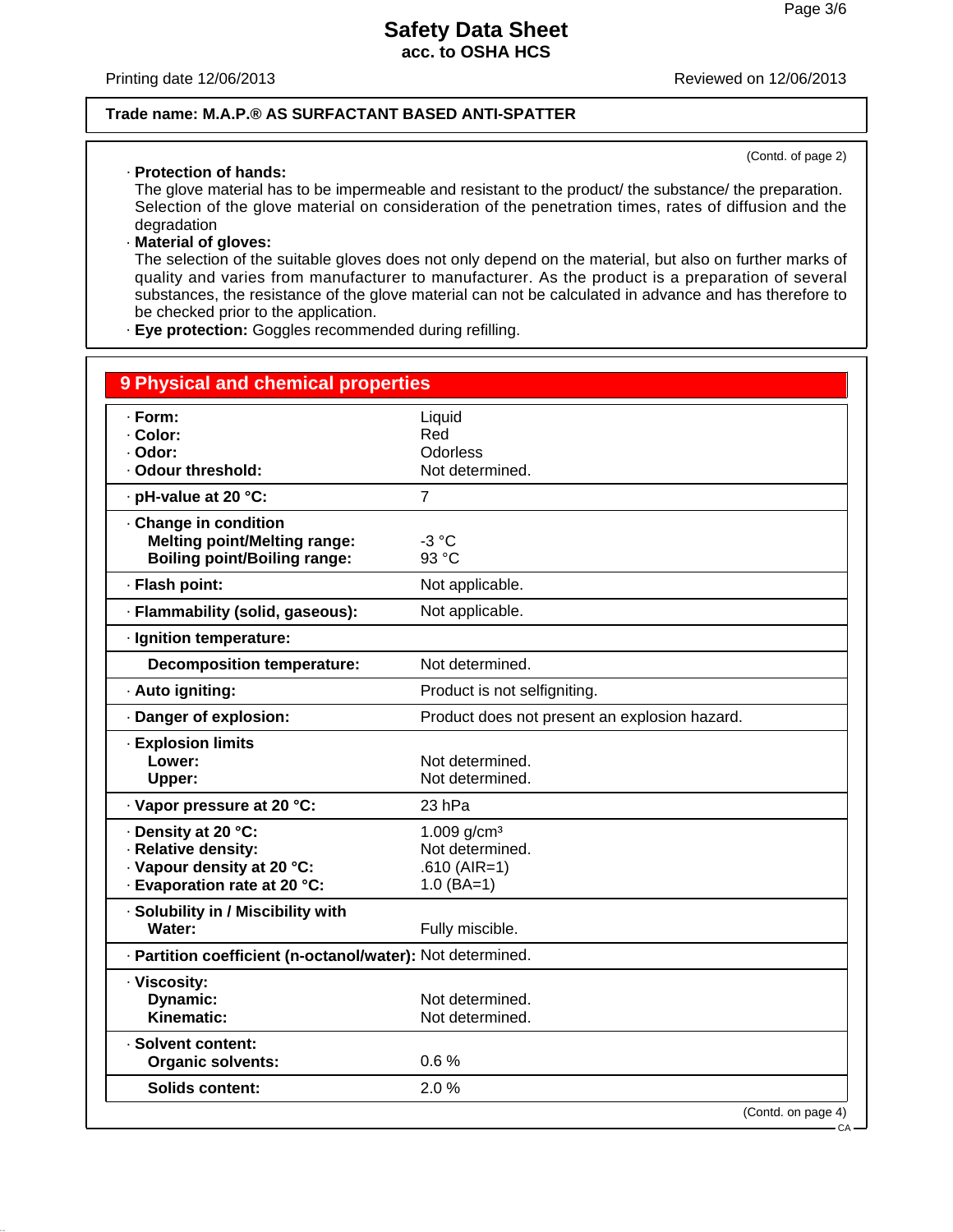Printing date 12/06/2013 Reviewed on 12/06/2013

**Trade name: M.A.P.® AS SURFACTANT BASED ANTI-SPATTER**

(Contd. of page 3)

· **Other information** No further relevant information available.

# **10 Stability and reactivity**

· **Thermal decomposition / conditions to be avoided:**

No decomposition if used according to specifications.

- · **Possibility of hazardous reactions:** No dangerous reactions known.
- · **Conditions to avoid:** No further relevant information available.
- · **Incompatible materials:** No further relevant information available.
- · **Hazardous decomposition products:** No dangerous decomposition products known.

### **11 Toxicological information**

- · **Information on toxicological effects:**
- · **Acute toxicity**
- · **Specific symptoms in biological assay:** No further relevant information available.
- · **Primary irritant effect**
- · **on the skin:** No irritant effect.
- · **on the eye:** No irritating effect.
- · **Sensitization:** No sensitizing effects known.
- · **Additional toxicological information:**

The product is not subject to classification according to internally approved calculation methods for preparations:

When used and handled according to specifications, the product does not have any harmful effects according to our experience and the information provided to us.

#### · **Carcinogenic categories**

· **IARC (International Agency for Research on Cancer)**

#### 111-42-2 2,2'-iminodiethanol 3

· **NTP (National Toxicology Program)**

None of the ingredients is listed.

# **12 Ecological information**

- · **Aquatic toxicity:** No further relevant information available.
- · **Persistence and degradability:** No further relevant information available.
- · **Behavior in environmental systems**
- · **Bioaccumulative potential:** No further relevant information available.
- · **Mobility in soil:** No further relevant information available.
- · **Additional ecological information**
- · **General notes:**

Water hazard class 1 (Self-assessment): slightly hazardous for water

Do not allow undiluted product or large quantities of it to reach ground water, water course or sewage system.

· **Other adverse effects:** No further relevant information available.

(Contd. on page 5)

CA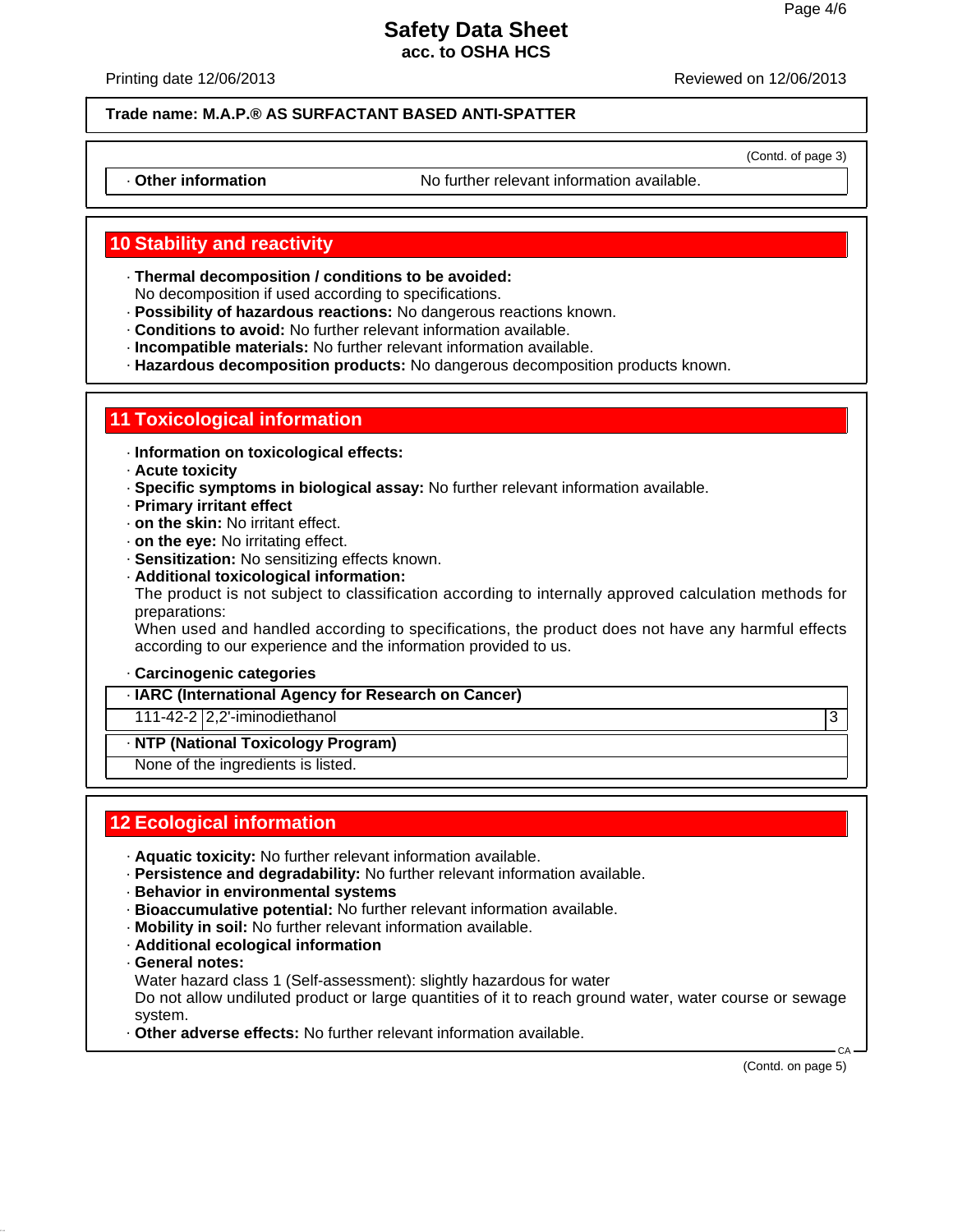#### Printing date 12/06/2013 Reviewed on 12/06/2013

#### **Trade name: M.A.P.® AS SURFACTANT BASED ANTI-SPATTER**

(Contd. of page 4)

### **13 Disposal considerations**

#### · **Waste treatment methods**

· **Recommendation:** Smaller quantities can be disposed of with household waste.

#### · **Uncleaned packagings**

### · **Recommendation:**

Place in a sealed container and label as waste. Place in a safe area, and comply with all federal, state, provincial and local regulations for disposal.

· **Recommended cleansing agent:** Water, if necessary with cleansing agents.

#### **14 Transport information**

| · UN-Number<br>· DOT, TDG, ADN, IMDG, IATA                                           | Not Available   |
|--------------------------------------------------------------------------------------|-----------------|
| · UN proper shipping name<br>· DOT, TDG, ADN, IMDG, IATA                             | Not Available   |
| · Transport hazard class(es)                                                         |                 |
| · DOT, TDG, ADN, IMDG, IATA<br>· Class                                               | Not Available   |
| · Packing group<br>· DOT, TDG, IMDG, IATA                                            | Not Available   |
| · Environmental hazards:<br>Marine pollutant:                                        | No              |
| · Special precautions for user:                                                      | Not applicable. |
| · Transport in bulk according to Annex II of<br><b>MARPOL73/78 and the IBC Code:</b> | Not applicable. |
| · UN "Model Regulation":                                                             |                 |

### **15 Regulatory information**

· **Safety, health and environmental regulations/legislation specific for the substance or mixture** · **Sara**

| · Section 355 (extremely hazardous substances):   |  |
|---------------------------------------------------|--|
| None of the ingredients is listed.                |  |
|                                                   |  |
| · Section 313 (Specific toxic chemical listings): |  |

· **TSCA (Toxic Substances Control Act):**

All ingredients are listed.

· **Proposition 65**

· **Chemicals known to cause cancer:**

111-42-2 2,2'-iminodiethanol

· **Chemicals known to cause reproductive toxicity for females:**

None of the ingredients is listed.

(Contd. on page 6)

CA